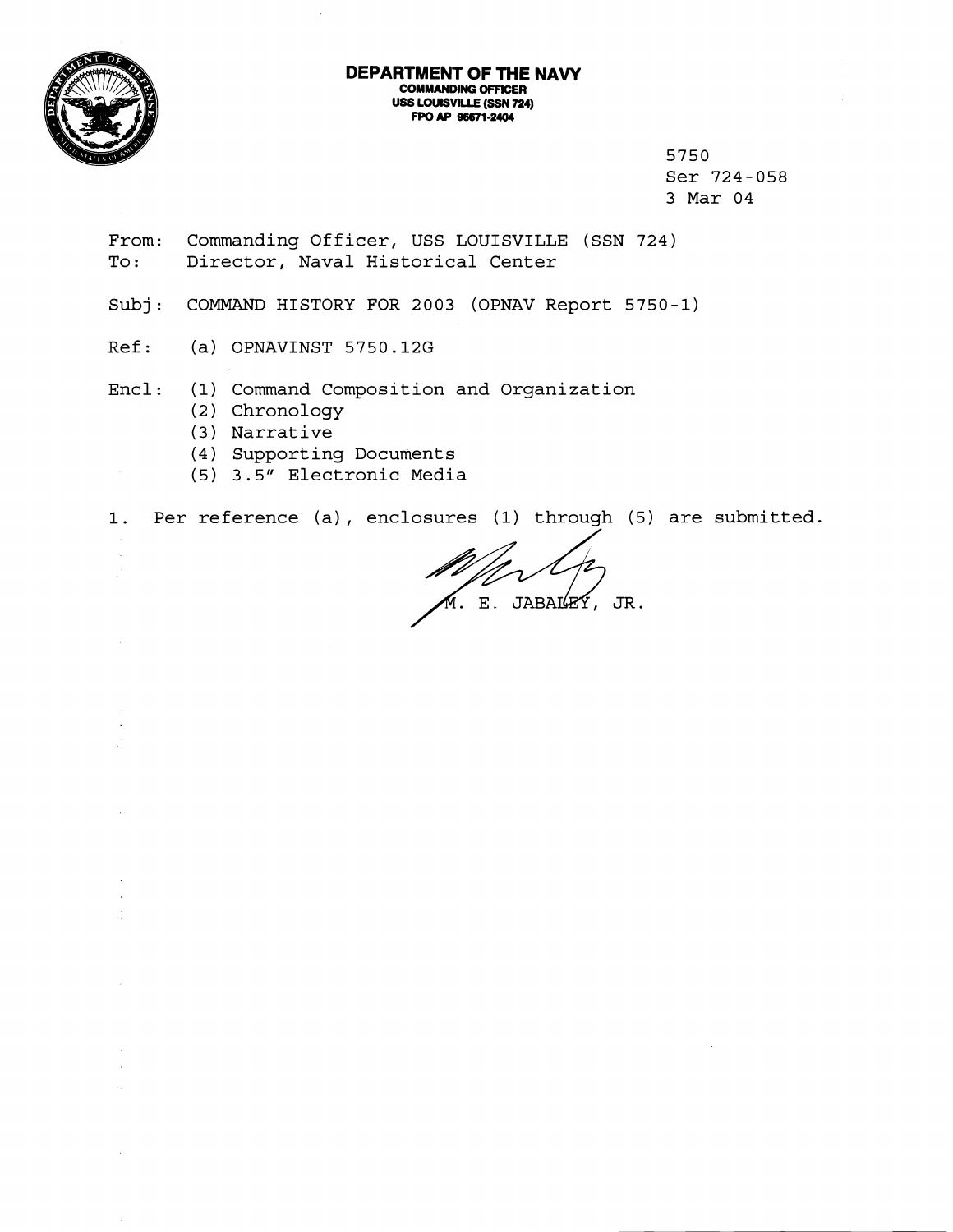USS LOUISVILLE (SSN 724) Command Composition and Organization

1. COMMAND COMPOSITION AND ORGANIZATION

a. Command Short Title: USS LOUISVILLE (SSN 724) COMMAND COMPOSIT<br>a. <u>Command Shor</u><br>b. <u>UIC</u>: 21302

c. Mission: USS LOUISVILLE (SSN 724) provides a covert, multi-mission platform that can operate independently, or in conjunction with a Carrier Strike Group or joint forces, to support the interests of the United States. USS LOUISVILLE uses her stealth, mobility, endurance, and firepower to perform the following tactical missions: Undersea Warfare, Surface Warfare, Strike Warfare, Mine Warfare, Naval Special Warfare, Battlespace Preparation including Intelligence Surveillance and Reconnaissance, and Combat Search and Rescue.

d. Organizational Structure:

ISIC: Commander, Submarine Squadron Three (COMSUBRON 3) Units under **operational/administrative** control: None

e. Commanding Officer: CDR Michael Ellis Jabaley, Jr., USN

f. Permanent Duty Station: Pearl Harbor, Hawaii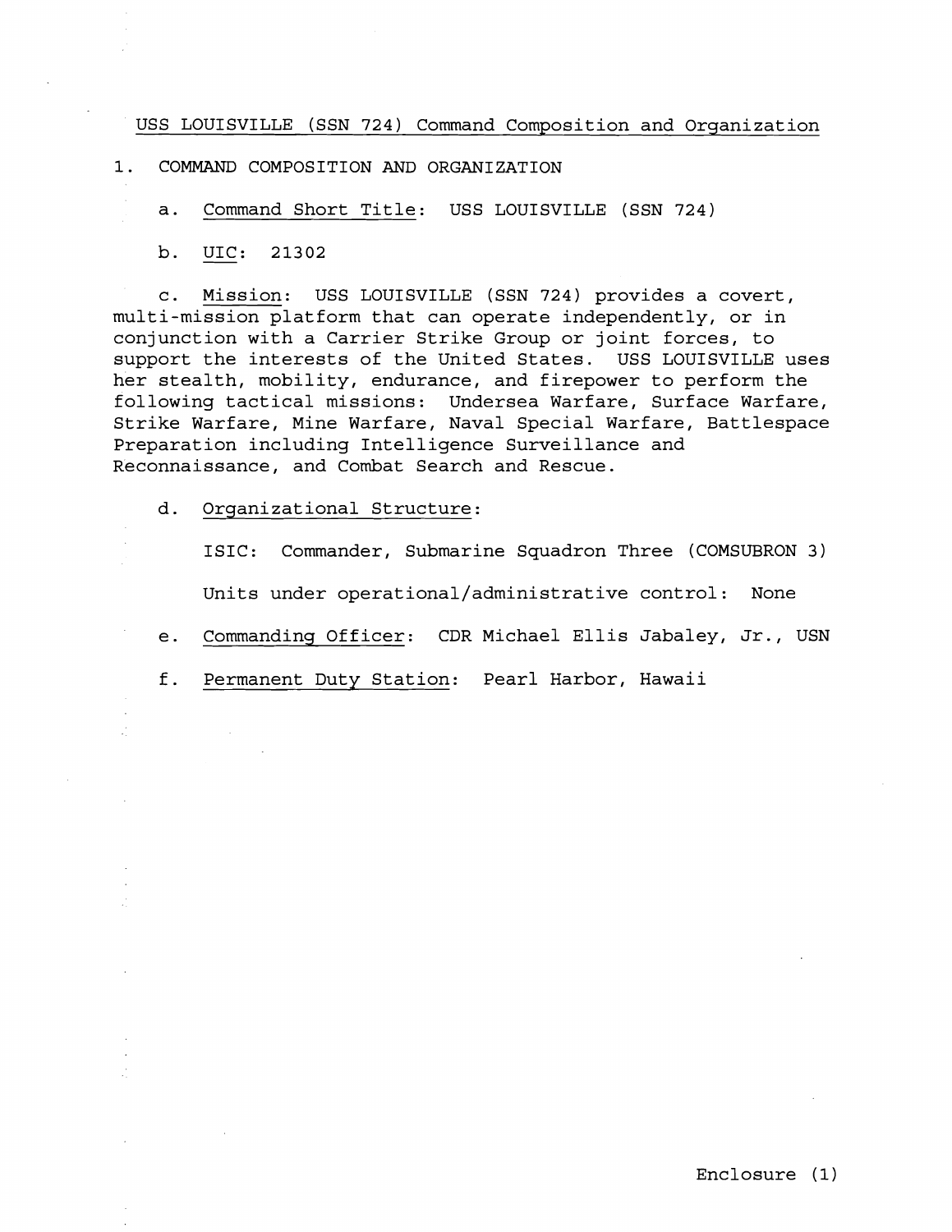#### USS LOUISVILLE (SSN 724) Chronology

### January 01 At sea conducting classified operations. 17 BSP Guam. 18 Moored Guam. Conducted voyage repair with USS FRANK CABLE (AS-40).<br>Underway. Conducted operations supporting 29 Operation Iraqi Freedom (OIF) . February 11 Chop to COMFIFTHFLT. March  $21 - 23$ Conducted Tomahawk Missile Strikes in support of Operation Iraqi Freedom. April 14 Chop to COMSEVENTHFLT. 21 Moored Stirling, Australia. 28 Underway. Transit to Hawaiian Operating Areas. *May*  12-13 Conducted Operational Reactor Safeguards Exam (ORSE) in Hawaiian Operating Areas.  $13$ Moored Pearl Harbor, Hawaii, pier S-8. June 16 Underway. ISE in Hawaiian Operating Areas.  $17$ Conducted dependants cruise. Moored West Loch, Hawaii. Conducted Tomahawk 18 canister off-load. 19 Shifted berths to Pearl Harbor, Hawaii, pier Y-2. 20 Commenced Drydocking Selected Restricted Availability (DSRA) 2-2 until 9 January 2004. July 22 Entered Dry Dock #2, Pearl Harbor Naval Shipyard. November 8 Undocked from Dry Dock #2, moored at pier B-2 in Pearl Harbor Naval Shipyard. December 24 Berth Shift to Pearl Harbor, S-8

Enclosure (2)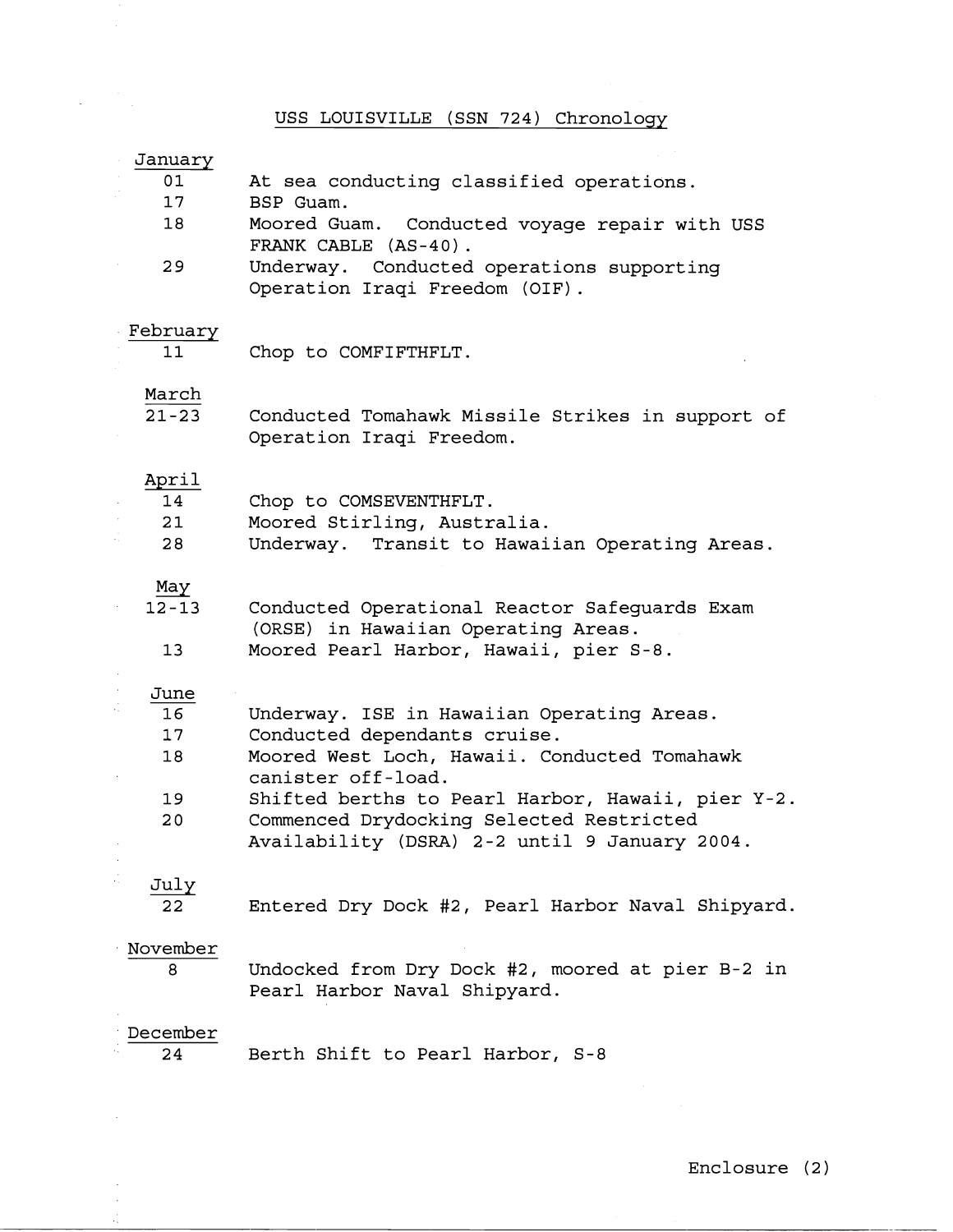### USS LOUISVILLE (SSN 724) Narrative

a. On 29 January 2003, LOUISVILLE departed Guam to conduct 83 days of operations in support of Operation Iraqi Freedom (OIF) .

b. Following these operations, LOUISVILLE enjoyed a seven day port visit in HMAS Stirling, Australia (Perth) and then a transit to Hawaii, returning to homeport on 13 May concluding a 246 day deployment.

c. LOUISVILLE conducted a six month Drydocking Selected Restricted Availability (DSRA) at Pearl Harbor Naval Shipyard which included a Dual Media Discharge (DMD) and installation of the BYG-1 Fire Control System, the Submarine High Data Rate (SUBHDR) EHF System, and advanced digital IP communications systems .

 $\bar{\gamma}$ 

 $\ddot{\phantom{a}}$ Ğ,

i,  $\mathcal{A}$  $\frac{1}{2}$